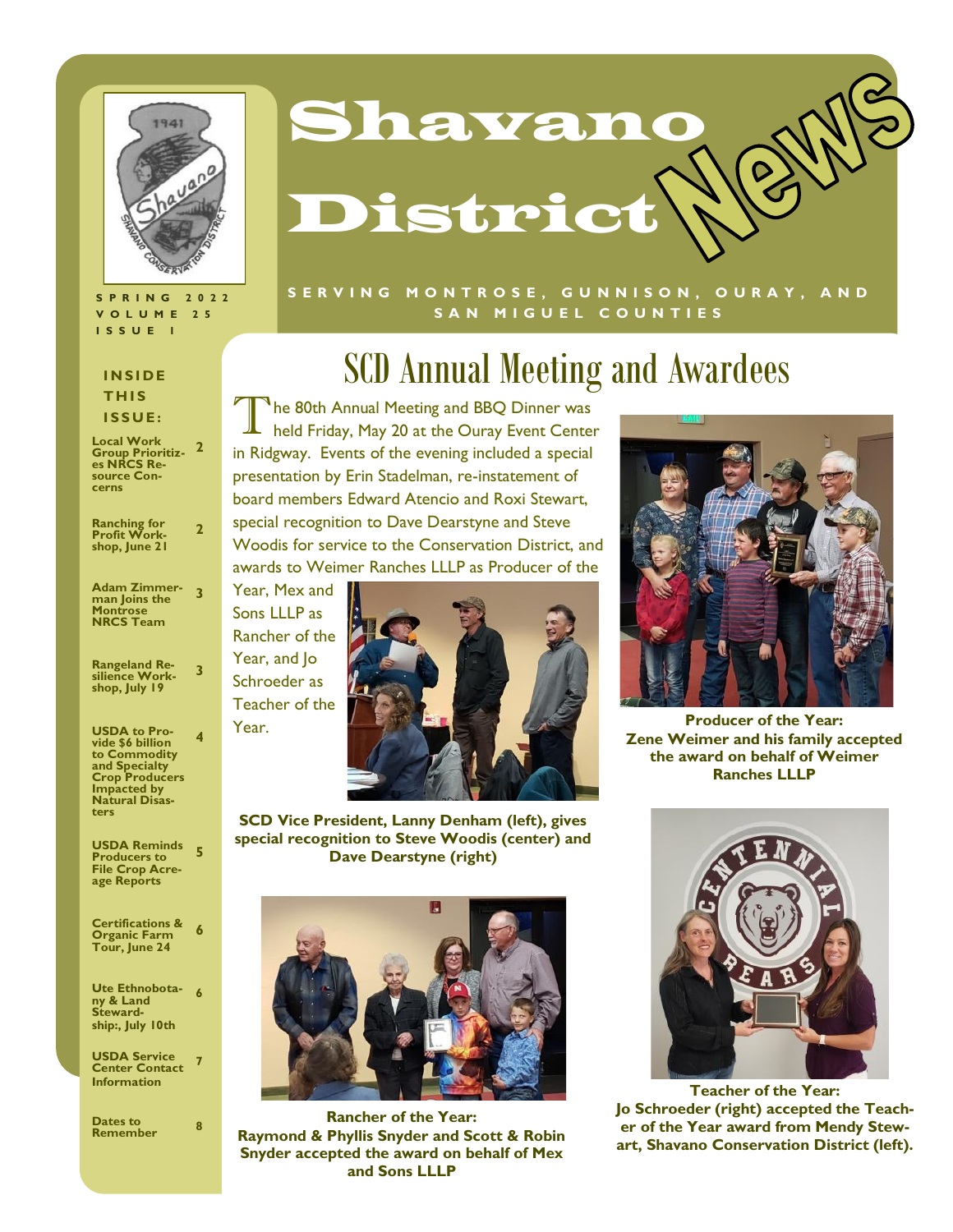

Natural Resource Conservation Service "A Partnership in Conservation"

# Local Work Group Prioritizes NRCS Resource Concerns

S havano Conservation District would like your input in helping our local NRCS office prioritize local conservation<br>
priorities; In the past, information from our Local Work Group has enabled NRCS to adjust priority resour  $\bf N$  havano Conservation District would like your input in helping our local NRCS office prioritize local conservation concerns, change allocation distributions, create new fund pools for priority/specialized projects, request changes in payment schedules & much more.

Even if you missed our Local Work Group Meeting in May, you still have time to let NRCS know about your natural resource concerns through a short online survey: **https://forms.gle/1tDf9U7mAepPSTzf9** 

The purpose of the survey is to get producer input at the local level to help improve upon NRCS delivery of programs and technical support. Examples include training needs, resource concerns, new technology/ practices to consider, implementation barriers, ect. Your survey answers will remain anonymous. Estimated time to complete this survey is 5-10 minutes.

We encourage you to take part in this short survey so that you will have a voice in the opportunities to make agriculture an important priority for our valley!

## Adwartise witth the Shawamo District News

**If you have a business that you would like to advertise in the SCD News, contact Mendy Stewart at 970-964-3582 for more information and rates.**

# **Ranching for Profit Workshop** with Dallas Mount

### June 21, 2022 | 9:00 am -3:30 pm \$20 | Pre-Registration Required



This one day workshop will explore how good grazing management is key to improving profit in the ranching business. Learn how to improve land and create a profitable business that can stay in the family for generations.

### **Schedule**

| $8:30$ am | Check-in, coffee, and        |
|-----------|------------------------------|
|           | refreshments                 |
| $9:00$ am | Classroom lesson &           |
|           | discussion                   |
| 12:00 pm  | <b>Catered lunch</b>         |
| $1:30$ pm | Ranch visit - applying best  |
|           | practices in the field (soft |
|           | ending at 3:30 pm)           |

### **Workshop Topics**

- **Economics of grazing** management
- **6 Grazing principles and how** to apply them
- **Soil health for grass**

#### **Details**

Location: Fred Field Western Heritage Center (Van Tuyl Room), 275 S Spruce Street, Gunnison, CO 81230

RSVP by June 19 to: Marcella Tarantino, at the Gunnison USDA-NRCS Office

Phone: 970-707-3049 Email: Marcella.Tarantino@usda.gov

Register online at: https://campscui.active.com/orgs/BirdConservancyoftheRockies

or pay with cash (exact change only) or check (made out to Bird Conservancy of the Rockies). Pay in advance highly encouraged.



**Connecting People, Birds and Land** www.birdconservancy.org

Photo credit: Caravan Lab and Cornell Lab of Ornithology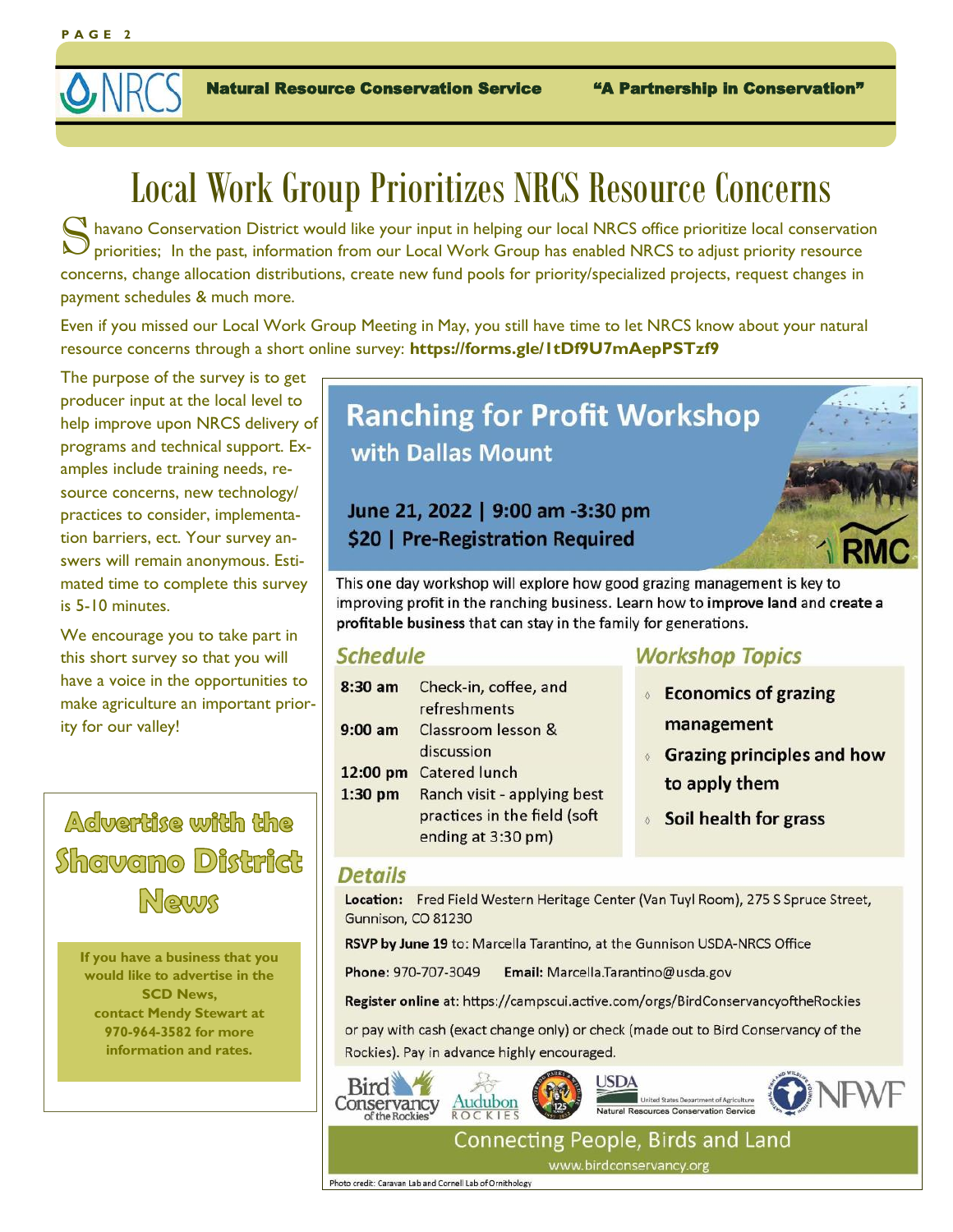

Natural Resource Conservation Service "A Partnership in Conservation"



# Adam Zimmerman Joins the Montrose NRCS Team

I n May Adam Zimmerman joined the Montrose NRCS team as a Soil Conservationist. He was raised in rural Middle Tennessee and was a farmhand in numerous different Ag production operations from 1994 to 2002. Adam did a short stint in the Navy after 9/11 before being injured during training in 2004. After returning to Tennessee, he steelted near Knoxville and met his would-be wife, Natalie. From 2007-2014, Adam was a Firefighter/Paramedic/Hazmat-Tech for the City of Kingston Fire Department. Adam and Natalie married in 2010. Natalie works as an OB/ GYN Sonographer at Alpine Women's Center in Montrose. They have 2 children; daughter, Ellah is 11 years old and son, River is 5 years old.



Colorado

### **Rangeland Resilience Workshop**



Drought and aridification have had major impacts on ranch operations for the last two decades, and forecasts show that this trend is likely to continue. However, various short and long term strategies may help ameliorate the impacts of drought.

In addition to learning about building resilience in your rangelands, workshops will feature a field trip to see strategies in action. We will also host a session to share what programs and funding sources are available from various agencies.

#### Topics will include:

- Grazing and drought management
- Restoration and resilience
- Wet meadow restoration
- Conifer removal
- Cheatgrass management
- **Funding programs**

#### **Workshop details:**

- Hotchkiss: Rogers Mesa CSU-Extension Building July 19, 2022, 9 a.m. to 5 p.m.
- Gunnison: Fred Field Heritage Center, Van Tuyl Room July 27, 2022, 9 a.m. to 5 p.m.
- Glade Park: Glade Park Community Center July 29, 2022, 9 a.m. to 5 p.m. For more information or to RSVP:

Marcella Tarantino (970) 707-3049; marcella.tarantino@usda.gov

A lifetime of curious wonder and a deep love of nature finally led Adam to chase his dream of being a scientist when he returned to college in 2014. Adam completed a B.S. in Environmental & Soil Sciences (major concentration in Soils, minor in Watershed) in 2018 and a M.S. in Environmental & Soil Sciences in 2021, both at the University of Tennessee—Knoxville. "I honored to have the opportunity to serve the producers and stakeholders of this area and could not be more excited for my new career." Adam shared. He and his family look forward to meeting many more friendly people as they

> **Would you like the SCD News delivered to your inbox?**

#### **Call**

**Mendy Stewart** 

```
at 249-8407 x113
```
**or email to mendy.stewart@ co.nacdnet.net**





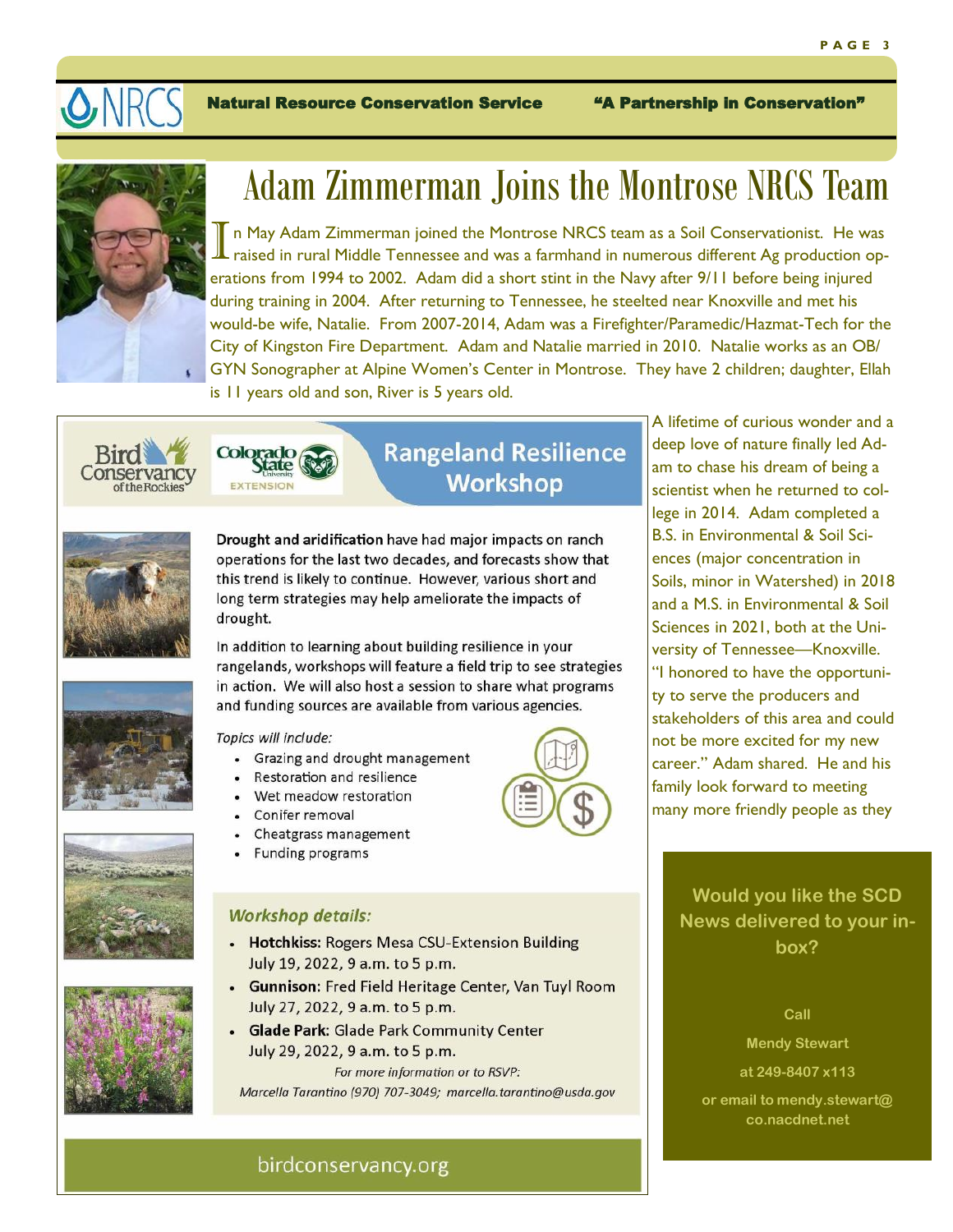#### Farm Service Agency The Mathematic in Conservation" **USDA**

# USDA to Provide \$6 billion to Commodity and Specialty Crop Producers Impacted by 2020 and 2021 Natural Disasters

The U.S. Department of Agricul-<br>ture (USDA) today announced <sup>1</sup>he U.S. Department of Agriculthat commodity and specialty crop producers impacted by natural disaster events in 2020 and 2021 will soon begin receiving emergency relief payments totaling approximately \$6 billion through the Farm Service Agency's (FSA) new Emergency Relief Program (ERP) to offset crop yield and value losses.

#### **Background**

On September 30, 2021, President Biden signed into law the Extending Government Funding and Delivering Emergency Assistance Act (P.L. 117- 43), which includes \$10 billion in assistance to agricultural producers impacted by wildfires, droughts, hurricanes, winter storms, and other eligible disasters experienced during calendar years 2020 and 2021. FSA recently made payments to ranchers impacted by drought and wildfire through the first phase of the Emergency Livestock Relief Program (ELRP). ERP is another relief component of the Act.

For impacted producers, existing Federal Crop Insurance or Noninsured Crop Disaster Assistance Program (NAP) data is the basis for calculating initial payments. USDA estimates that phase one ERP benefits will reach more than 220,000 producers who received indemnities for losses covered by federal crop insurance and more than 4,000 producers who obtained NAP coverage for 2020 and 2021 crop losses.

#### **ERP Eligibility – Phase One**

ERP covers losses to crops, trees, bushes, and vines due to a qualifying natural disaster event in calendar years 2020 and 2021. Eligible crops include all crops for which crop insurance or NAP coverage was available, except for crops intended for grazing. Qualifying natural disaster events include wildfires, hurricanes, floods, derechos, excessive heat, winter storms, freeze (including a polar vortex), smoke exposure, excessive moisture, qualifying drought, and related conditions.

For drought, ERP assistance is available if any area within the county in which the loss occurred was rated by the U.S. Drought Monitor as having a:

- D2 (severe drought) for eight consecutive weeks; or
- D3 (extreme drought) or higher level of drought intensity.

Lists of 2020 and 2021 drought counties eligible for ERP is available on the emergency relief website.

To streamline and simplify the delivery of ERP phase one benefits, FSA will send pre-filled application forms to producers where crop insurance and NAP data are already on file. This form includes eligibility requirements, outlines the application process and provides ERP payment calculations. Producers will receive a separate application form for each program year in which an eligible loss occurred. Receipt of a pre-filled application is not confirmation that a producer is eligible to receive an ERP phase one payment.

Additionally, producers must have the following forms on file with FSA within 60 days of the ERP phase one deadline, which will later be announced by FSA's Deputy Administrator for Farm Programs:

- Form AD-2047, Customer Data Worksheet.
- Form CCC-902, Farm Operating Plan for an individual or legal entity.
- Form CCC-901, Member Information for Legal Entities (if applicable).
- Form FSA-510, Request for an Exception to the \$125,000 Payment Limitation for Certain Programs (if applicable).
- Form CCC-860, Socially Disadvantaged, Limited Resource, Beginning and Veteran Farmer or Rancher Certification, if applicable, for the 2021 program year.
- A highly erodible land conservation (sometimes referred to as HELC) and wetland conservation certification (Form AD-1026 Highly Erodible Land Conservation (HELC) and Wetland Conservation (WC) Certification) for the ERP producer and applicable affiliates.

Most producers, especially those who have previously participated in FSA programs, will likely have these required forms on file. However, those who are uncertain or want to confirm the status of their forms can contact

...See "Phase One of ERP..." on page 5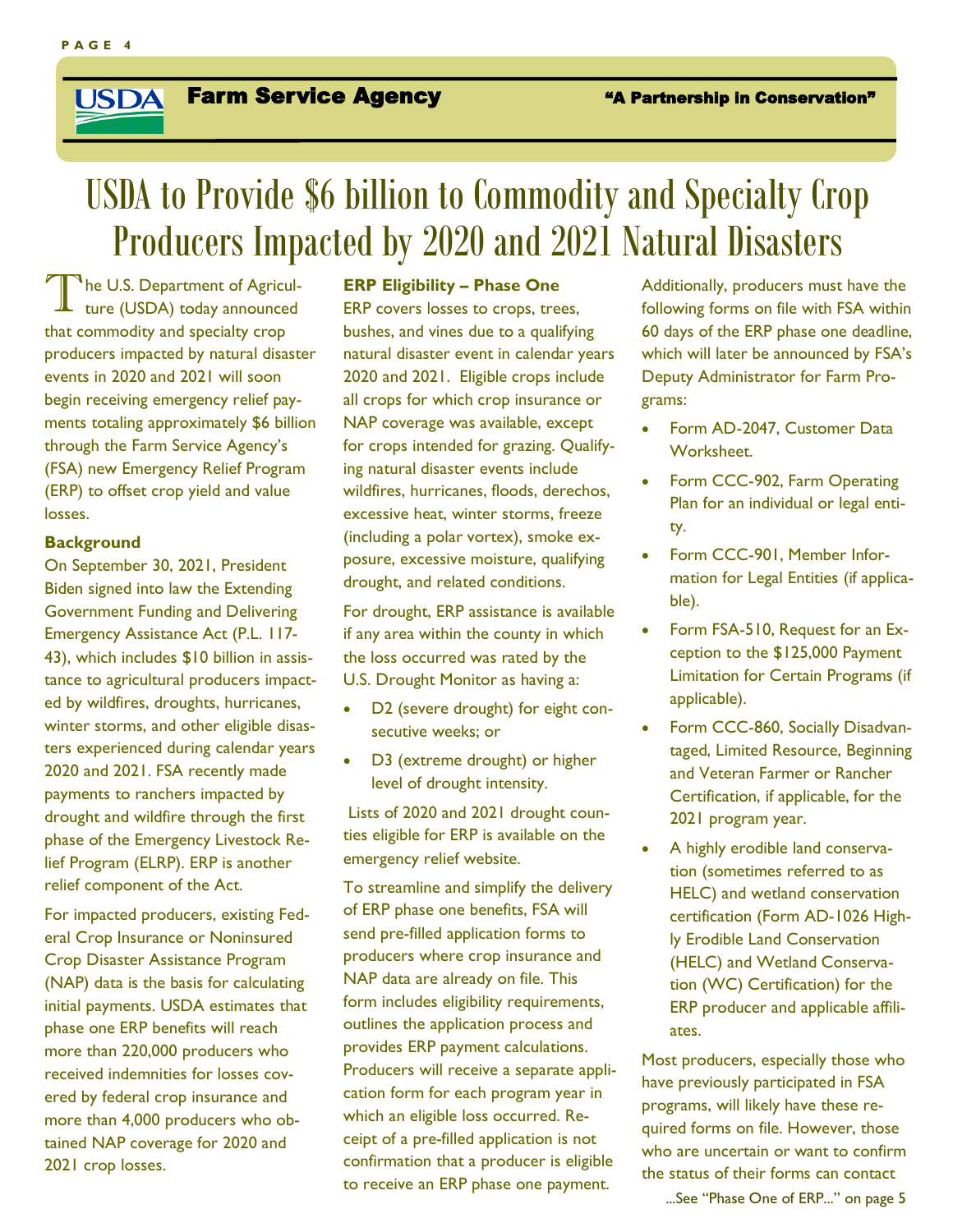#### Farm Service Agency The Mathemship in Conservation" **USDA**

# USDA Reminds Producers to File Crop Acreage Reports

A gricultural producers who have not yet completed their crop gricultural producers who have acreage reports after spring planting should make an appointment with their local county Farm Service Agency (FSA) office before the applicable deadline.

An acreage report documents a crop grown on a farm or ranch and its intended uses. Filing an accurate and timely acreage report for all crops and land uses, including failed acreage and prevented planted acreage, can prevent the loss of benefits.

#### **How to File a Report**

The following acreage reporting dates are applicable for Montrose-Gunnison-Ouray County:

**June 15, 2022 Onions July 15, 2022 All perennial and spring seeded crops** 

Service Center staff continue to work with agricultural producers via phone, email, and other digital tools. Because of the pandemic, some USDA Service Centers are open to limited visitors. Contact your local county FSA office

to set up an in-person or phone appointment and find out the deadlines in your county.

To file a crop acreage report, you will need to provide:

- Crop and crop type or variety.
- Intended use of the crop.
- Number of acres of the crop.
- Map with approximate boundaries for the crop.
- Planting date(s).
- Planting pattern, when applicable.
- Producer shares.
- Irrigation practice(s).
- Acreage prevented from planting, when applicable.
- Other information as required.

#### **Acreage Reporting Details**

The following exceptions apply to acreage reporting dates:

- If the crop has not been planted by the acreage reporting date, then the acreage must be reported no later than 15 calendar days after planting is completed.
- If a producer acquires additional acreage after the acreage reporting

date, then the acreage must be reported no later than 30 calendar days after purchase or acquiring the lease. Appropriate documentation must be provided to the county office.

Producers should also report crop acreage they intended to plant, but due to natural disaster, were unable to plant. Prevented planting acreage must be reported on form CCC-576, Notice of Loss, no later than 15 calendar days after the final planting date as established by FSA and USDA's Risk Management Agency.

Noninsured Crop Disaster Assistance Program (NAP) policy holders should note that the acreage reporting date for NAP-covered crops is the earlier of the dates listed above or 15 calendar days before grazing or harvesting of the crop begins.

#### **More Information**

For questions, please contact your local county FSA office.

# Phase One of ERP Payment Calculations

...Continued from page 4

their local FSA county office.

#### **ERP Payment Calculations – Phase One**

For crops covered by crop insurance, the ERP phase one payment calculation for a crop and unit will depend on the type and level of coverage obtained by the producer. Each calculation will use an ERP factor based on the producer's level of crop insurance or NAP coverage.

• **Crop Insurance** – the ERP factor is 75% to 95% depending on the level of coverage ranging from catastrophic to at least 80% coverage.

• **NAP** – the ERP factor is 75% to 95% depending on the level of coverage ranging from catastrophic to 65% coverage.

Full ERP payment calculation factor tables are available on the emergency relief website and in the program fact sheet.

Applying ERP factors ensures that payments to producers do not exceed available funding and that cumulative payments do not exceed 90% of losses for all producers as required by the Act.

Also, there will be certain payment cal-

culation considerations for area plans under crop insurance policies.

The ERP payment percentage for historically underserved producers, including beginning, limited resource, socially disadvantaged, and veteran farmers and ranchers will be increased by 15% of the calculated payment for crops having insurance coverage or NAP.

To qualify for the higher payment percentage, eligible producers must have a CCC-860, Socially Disadvantaged, Limited Resource, Beginning and Veteran Farmer or Rancher Certification, form ...See "ERP Offsets Crop..." on page 6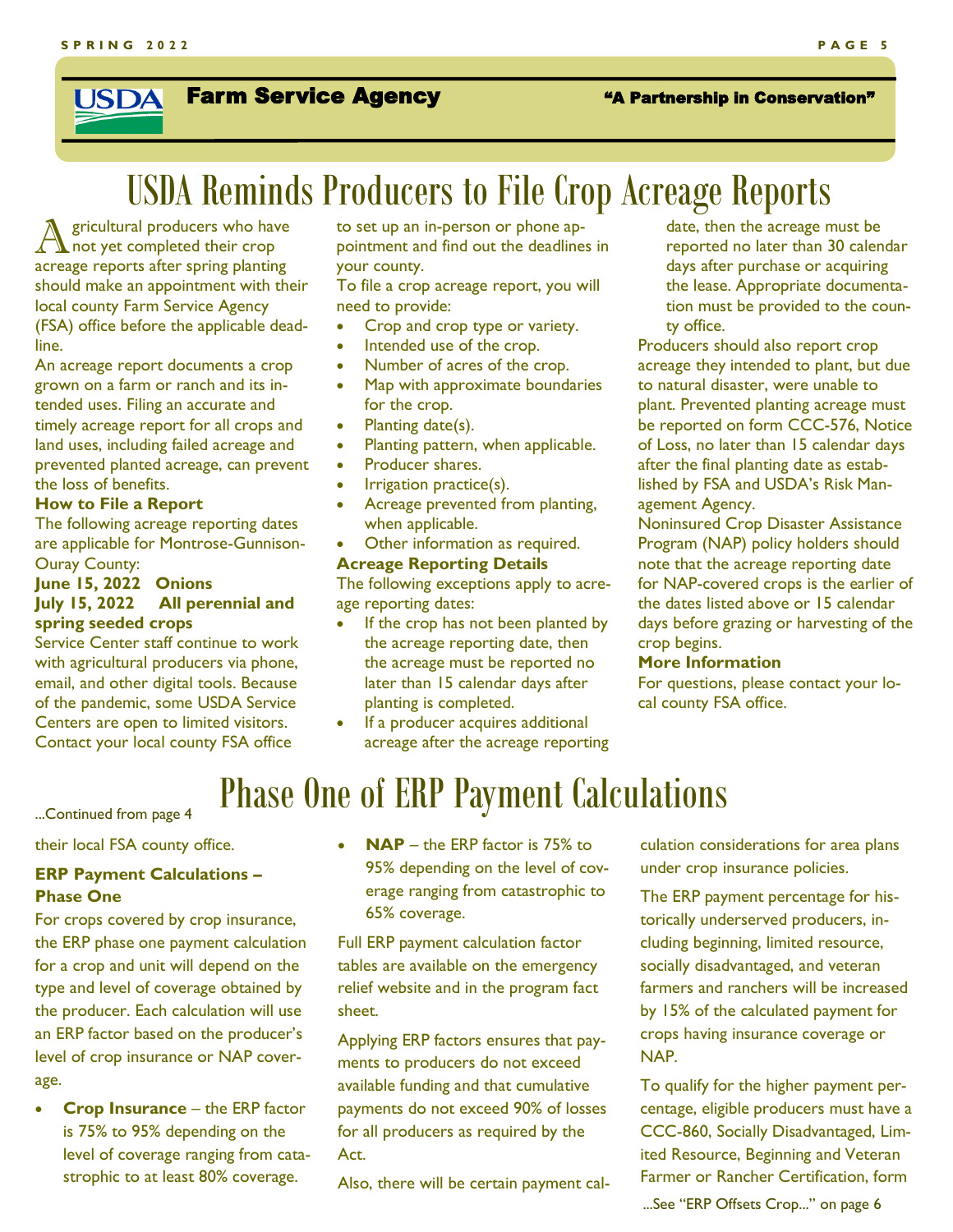**P A G E 6**





# Cultivating Farmers and Ranchers That Thrive

Sharing some upcoming Continuing Education learning opportunities that are of-<br>
Stered through Valley Food Partnership's Cultivating Farmers & Ranchers that  ${\cal Y}$  fered through Valley Food Partnership's Cultivating Farmers & Ranchers that

Thrive (CFRT) program. **Certifications & Organic Farm Tour:** June 24th 6-8pm at Rogers Mesa in Hotchkiss, Explore various types of farm certifications available and how they can support you in promoting your farm practices. Enjoy a tour of Rogers Mesa, an organic research station, which includes production of fruit trees, vegetables, and wine & table grapes. If you are new to farming and ranching, this is a wonderful chance to learn about options in the field!

Please pre-register online [limited capacity] at https://valleyfoodpartnership.org/ upcoming-events and contact audrey@valleyfoodpartnership.org with any questions.

### **Ute Ethnobotany & Land Steward-**

**ship**: July 10th 2-4pm Learn about native plants through a tour of the Ute Ethnobotany garden led by Mary Menz, followed by a conversation with Regina Lopez-Whiteskunk

on harvesting traditions, land stewardship, and how we can work together as neighbors caring for the land. Special thanks to the Ute Indian Museum for hosting this workshop at the Ute Ethnobotany garden.

Please pre-register online [limited capacity] at https:// valleyfoodpartnership.org/upcoming-events and contact audrey@valleyfoodpartnership.org with any questions.

# ERP Offsets Crop Yield and Value Losses  $\sum_{n\in\text{Continued from page 5}}$  from Natural Disasters

on file with FSA for the 2021 program year.

Because the amount of loss due to a qualifying disaster event in calendar years 202 and 2021 cannot be separated from the amount of loss caused by other eligible causes of loss as defined by the applicable crop insurance or NAP policy, the ERP phase one payment will be calculated based on the producer's loss due to all eligible causes of loss.

**Future Insurance Coverage Requirements**

All producers who receive ERP phase one payments, including those receiving a payment based on crop, tree, bush, or vine insurance policies, are statutorily required to purchase crop insurance, or NAP coverage where crop insurance is not available, for the next two available crop years, as determined by the Secretary. Participants must obtain crop insurance or NAP, as may be applicable:

• At a coverage level equal to or greater than 60% for insurable crops; or



At the catastrophic level or higher for NAP crops.

Coverage requirements will be determined from the date a producer receives an ERP payment and may vary depending on the timing and availability of crop insurance or NAP for a producer's particular crops. The final crop year to purchase crop insurance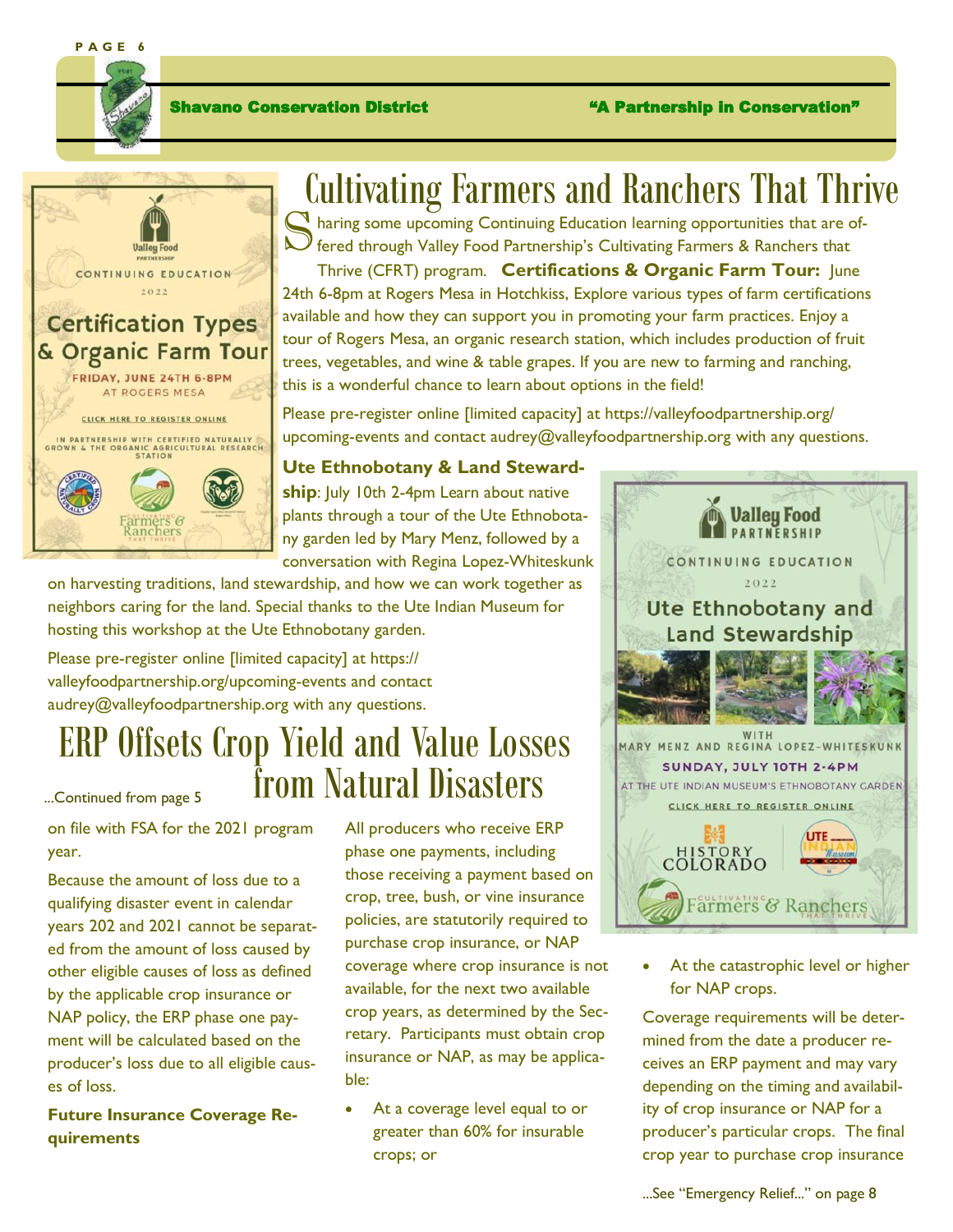### JSDA **SERVICE** CENTE **RMATION** CONTACT INF(

#### **FARM SERVICE AGENCY**

**970-249-8407 Direct Phone**

**MIKE STEFFEN,** District Director **964-3590 NATALIE PARKER,** County Exec. Dir. **964-3589 JO TRICE, Program Technician 964-3572 DEBBIE STEWART,** Program Technician **964-3571**



#### MONTROSE-GUNNISON-OURAY COUNTY COMMITTEE

**BRYAN DISTEL,** Chairperson **CHERRI COOPER** , Vice Chairperson **ERNIE ETCHART,** Regular Member **SARAH MCCONNELL,** Regular Member **TYLER HANSON,** Regular Member



#### NATURAL RESOURCES CONSERVATION SERVICE  **970-249-8407**



| <b>ADAM ZIMMERMAN, Soil Conservationist</b>       | 964-3570 |
|---------------------------------------------------|----------|
| <b>AMANDA JAMES, Soil Conservationist</b>         | 964-3580 |
| <b>CARMA EDGELL, Program Support Specialist</b>   | 964-3576 |
| <b>CASEY HARRISON, Resource Conservationist</b>   | 964-3577 |
| <b>JAMISON JEWKES,</b>                            | 964-3588 |
| Montrose/Gunnison Resource Team Lead              |          |
| JEFF LONG, Ag Engineer Project Leader             | 964-3586 |
| <b>JEREMY OMVIG, Cultural Resource Specialist</b> | 964-3593 |
| <b>JERRY ALLEN, Shavano IWM Specialist</b>        | 964-3575 |
| <b>MARISSA MARKUS, Soil Conservationist</b>       | 964-3581 |
| <b>SARAH ERICKSON, Soil Conservationist</b>       | 964-3578 |
|                                                   |          |



### **SHAVANO CONSERVATION**

**DISTRICT**

| <b>KEN LIPTON, President</b>                | 626-3951     |
|---------------------------------------------|--------------|
| <b>LANNY DENHAM, Vice President</b>         | 323-5461     |
| <b>ROXI STEWART, Secretary/Treasurer</b>    | 249-0706     |
| <b>EDWARD ATENCIO</b>                       | 303-898-5855 |
| <b>SHELLY MCLAUGHLIN-MALISH</b>             | 424-4451     |
| <b>STEVE HALE</b>                           |              |
| <b>CARL MCKINNEY</b>                        |              |
| <b>PENNY BISHOP, Manager</b>                | 964-3584     |
| <b>MENDY STEWART, Education Coordinator</b> | 964-3582     |

# HOW TO CONTACT US

**Montrose USDA Service Center 102 Par Place, Montrose, CO 81401 PHONE (970) 249-8407**

 **Phone Extension**

**Farm Service Agency..................................................2 Natural Resources Conservation Service.................3 Shavano Conservation District..................................3**



#### **COLORADO STATE FOREST SERVICE**

**Web Site: csfs.colostate.edu**

#### M O N T R O S E F I E L D O F F I C E - 9 7 0 - 2 4 9 - 9 0 5 1

| (Montrose, Ouray and San Miguel Counties) |                        |
|-------------------------------------------|------------------------|
| New Address - 535 S Nevada Ave, Montrose  | <b>Phone Extension</b> |
| <b>JODI RIST, Supervisory Forester</b>    | 132                    |
| jodi.rist@colostate.edu                   |                        |
| <b>AUSTIN SHELBY, Forester</b>            | 133                    |
| austin.shelby@colostate.edu               |                        |
| <b>SCOTT JOHNSON, Forester</b>            | 127                    |
| scott.johnson2@colostate.edu              |                        |
| <b>TANYA BANULIS, Forester</b>            | 129                    |
| tanya.banulis@colostate.edu               |                        |
| <b>AMARA ROSE, Forest Technician</b>      |                        |
| amara.rose@colostate.edu                  |                        |
|                                           |                        |

GUNNISON FIELD OFFICE - 970-641-6852

*(Gunnison and Hinsdale Counties)* **106 Maintenance Drive, Gunnison, CO 81230 SAM PANKRATZ, Supervisory Forester MIKE TARRANTINO,** Forester



#### **WEST REGION WILDFIRE COUNCIL**

**New Address - 510 S Cascade Ave, Montrose** Phone 970-615-7300 www.cowildfire.org

**LILIA FALK,** Director of Finance & Agreements Lilia.Falk@COwildfire.org **JAMIE GOMEZ,** Executive Director Jamie.Gomez@COwildfire.org

**ROB MCCANN, GIS/IT** Rob..Mccann@cowildfire.org

**COURTNEY HAYNES** Courtney.Haynes@COwildfire.org Wildfire Mitigation Specialist - Delta, Gunnison, Hinsdale, Montrose, Ouray, and San Miguel Counties